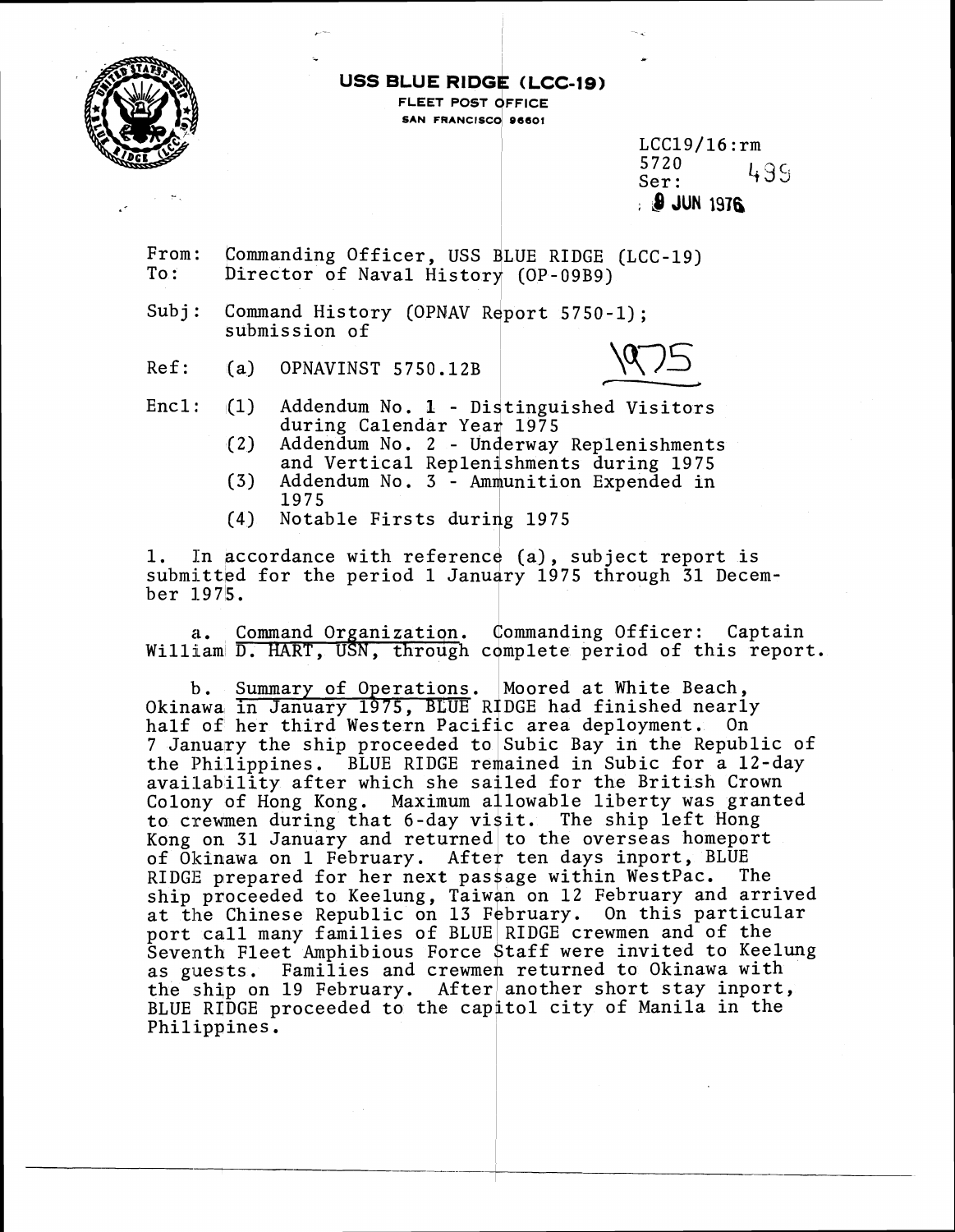This visit was a prelude to operation "Sea Fox", a multi-nation SEAT0 exercise.

On 1 March, after a three-day visit to Manila, the ship sailed for the "Sea Fox" operating area. She remained on station for ten days with other ships of the<br>Australian, English, Thai and Philippine Navies. BLUE Australian, English, Thai and Philippine Navies. RIDGE returned to Manila on 12 March for another threeday visit and then returned to Okinawa for the remainder of March.

Nearing the end of the deployment, BLUE RIDGE was suddenly ordered to proceed to and stand off the coast of South Vietnam. Leaving White Beach with three other Leaving White Beach with three other amphibious vessels, BLUE RIDGE arrived in Vietnam on 3 April, ready to assist in refugee evacuations of that country. Moving along the coast, with Rear Admiral D. B. Whitmire embarked as the operational commander, BLUE RIDGE coordinated the evacuation effort.

On 15 April the ship proceeded to Subic Bay where additional supplies would be taken onboard. Arriving on 17 April and remaining inport less than 24 hours, the ship was ordered to return to Vietnam, where she would coordinate a 46-ship task force in executing the world's largest helicopter evacuation. With thousands of Americans Vietnamese and third-country nationals safely aboard the evacuation vessels, BLUE RIDGE bailed once again for Subic Bay.

Arriving in Subic on 5 May, crewmen prepared to transfer the staff of Commander, Amphibious Forces SEVENTH Fleet to the USS DENVER (LPD-9). When the transfer had been completed, and additional supplies brought aboard, BLUE RIDGE left on 7 May for San Diego, California. This departure would mark the last passage of this Western Pacific deployment. Exactly 15 days later the ship moored starboard side to Pier 6 in San Diego.

For the next four weeks, BLUE RIDGE remained inport. On 21 June the ship was underway again. For the next six days at sea BLUE RIDGE would play an important role in FLEETEX 2-75, the "Mobile Sea Range" concept testing exercise.

Completing the exercise, BLUE RIDGE returned to port on 27 June and remained there until 29 July when the ship returned to sea for local operations. These local operations included a gun shoot and missile firing exercise. The ship returned to port on 31 July but was underway again for most of the next day for a BLUE RIDGE Dependent's Cruise.

After the Dependent's Cruise, the ship remained inport After the Dependent's Cruise, the ship remained inport<br>San Diego until 24 September, at which time Navy scientists and technicians of the Naval Ship Engineering Center embarked in BLUE RIDGE before leaving pdrt. The Navy civilians and BLUE RIDGE crewmen conducted and evaluated the results of a series of shock tests near San Clemente Island. Having completed the shock tests, BLUE RIDGE returned to San Diego

 $\mathcal{S}^{\prime}$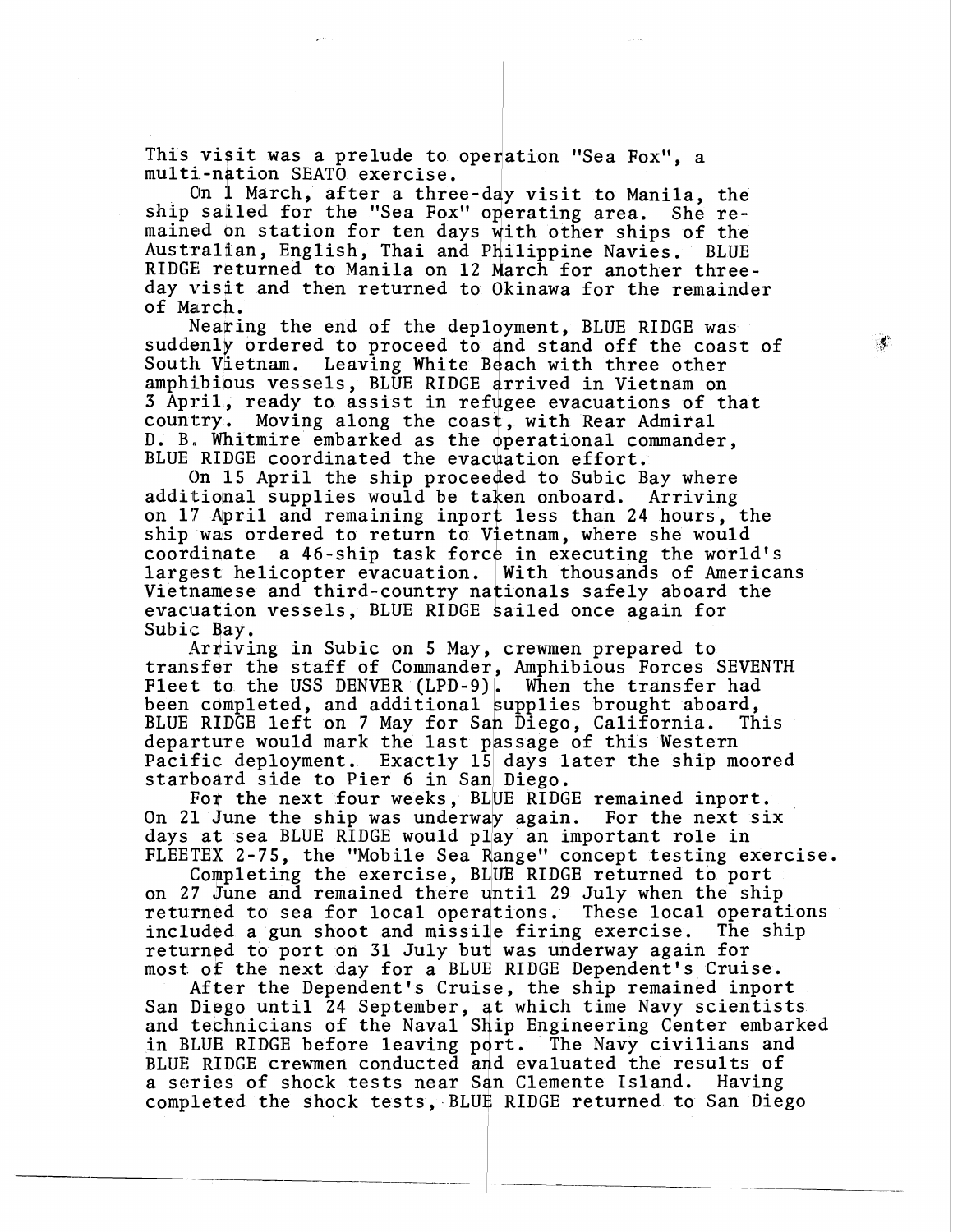and remalined there until 30 October 1975.

At that time the ship sailed for the Long Beach Naval Shipyard. BLUE RIDGE arrived on 31 October and on 1 November commenced a scheduled eight-month overhaul.

BLUE RIDGE remained in the shipyard for the remainder of 1975.

hl W. D. HART

Copy to: CINCPACFLT COMPHIBGRUEASTPAC COMPHIBRON ONE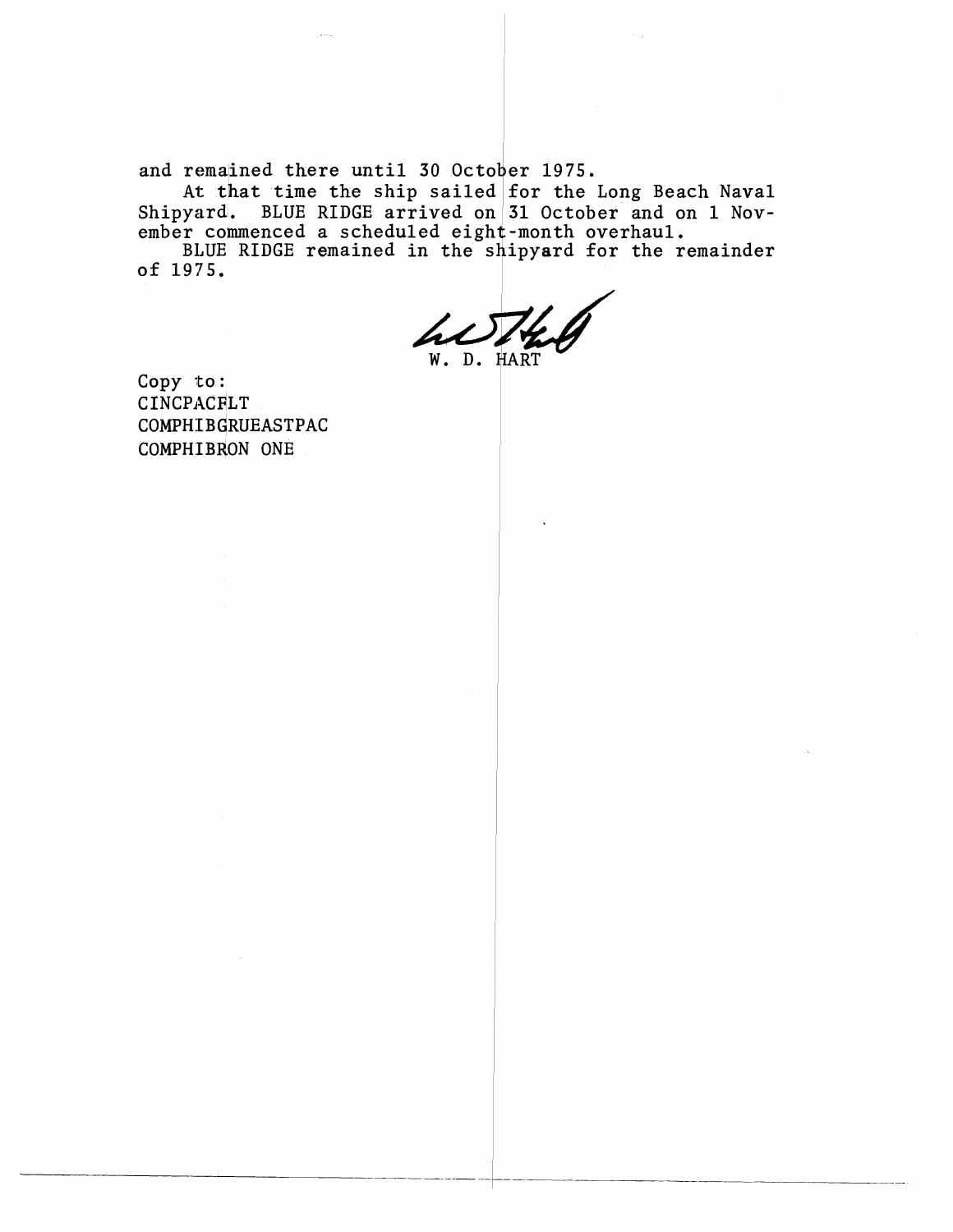### ADDENDUM (NO. 1

#### DISTINGUISHED VISITORS DURING CALENDAR YEAR 1975

 $A.$  DATE - 6 FEB 1975

VISITOR - COMSERVGRU THREE RADM JOHNSON

PURPOSE OF VISIT - OFFICIAL

B. DUE TO CIRCUMSTANCES WHICH SENT BLUE RIDGE TO VIETNAM. MANY DISTINGUISHED PEOPLE WERE ONBOARD DURING THIS &LARCH THROUGH MAY PERIOD. **3** HE MORE NOTABLE INCLUDE:

UNITED STATES' AMBASSADOR TO SOUTH VIETNAM-GRAHAM MARTIN SOUTH VIETNAM'S VICE AIR MARSHAL NUGYEN KAO KY COMMANDER, U.S. SEVENTH FLEET, VICE ADMIRAL STEELE, USN<br>C. <u>DATE</u> - 24 JUNE 1975

VISITOR - VICE ADMIRAL DOYLE, COMMANDER, THIRD FLEET PURPOSE OF VISIT - COMMANDER FOR PACIFIC MISSILE RANGE<br>CONCEPT EXERCISE

D. DATE - 18 AUG 1975 & 21 AUG 1975

VISITOR - RADM ROGERS, COMPHIBGRUEASTPAC

PURPOSE OF VISIT - OFFICIAL INSPECTION OF BERTHING AND<br>MESSING FACILITIES

E. DATE - 29 AUG 1975

VISITOR - CAPT R.N. CONGDON, COMMANDER, AMPHIBIOUS SQUADRON ONE

PURPOSE OF VISIT - OFFICIAL PERSONNEL INSPECTION

- F. DATE 1 JULY 1975 VISITOR - CAPT R.N. CONGDON, COMPHIBRON ONE<br>PURPOSE OF VISIT - OFFICIAL
- G. DATE 28 OCT 1975 VISITOR - COMMANDER, LANDING FORCE TRAINING COMMAND PURPOSE OF VISIT - OFFICIAL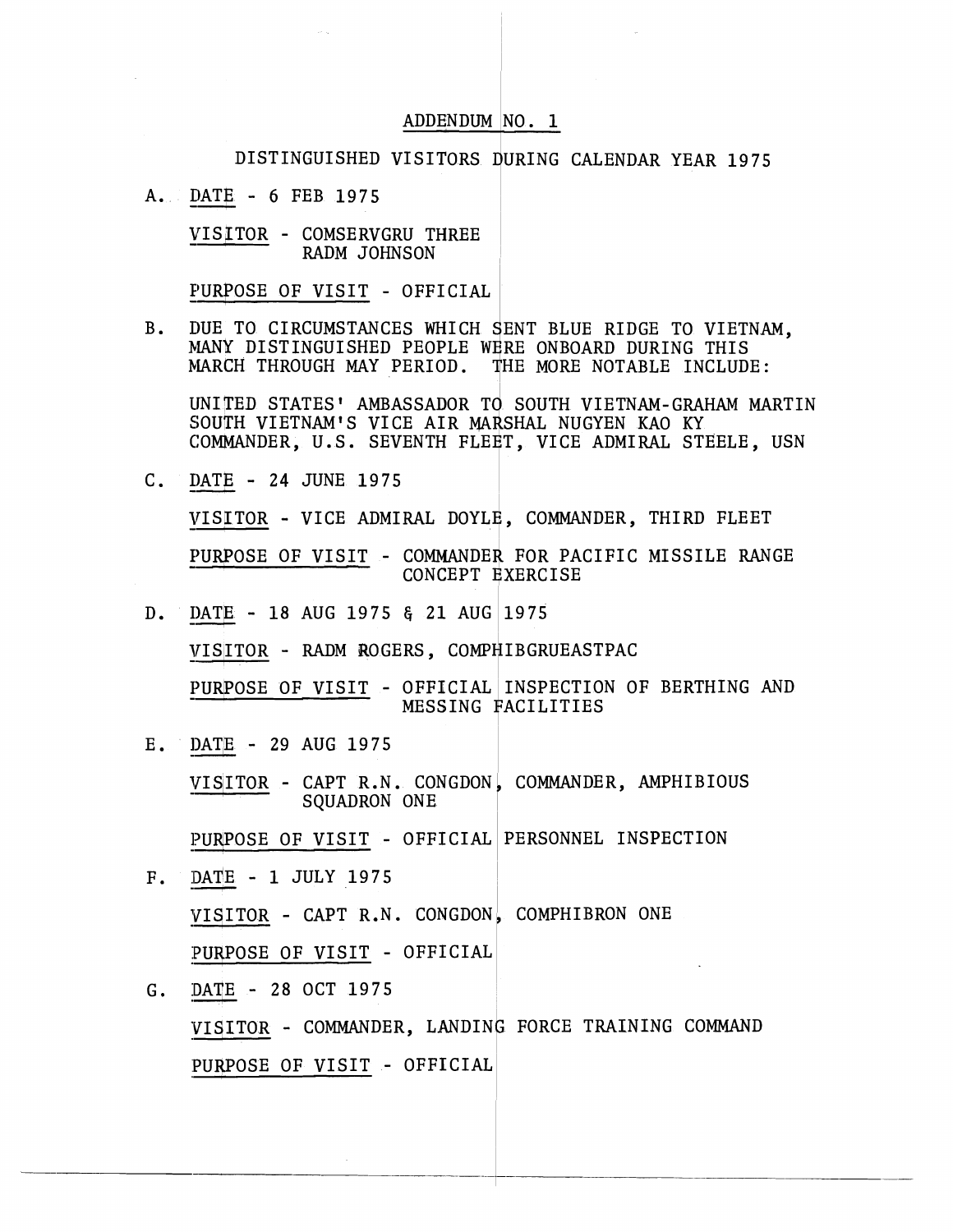## ADDENDUM NO. 2

UNDERWAY REPLENISHMENTS AND VERTICAL REPLENISHMENTS FOR 1975

- A. DATE 9 JAN 1975
	- TYPE UNREP & VERTREP

 $SHIP$  - USS MARS (FS-1)

- B. DATE 6 FEB 1975
	- TYPE VERTREP

SHIP - VERTREP WAS ACCOMPLISHED FROM NAVY PIER AT WHITE BEACH, OKINAWA VICE ANOTHER SHIP

- $C.$  <u>DATE</u> 14 APR 1975 -4 'TYPE - VERTREP
	-
	- SHIP USS MARS (AFS-1)
- D. DATE 26 APR 1975
	- TYgE VERTREP
	- SHIP USS MARS (AFS-1)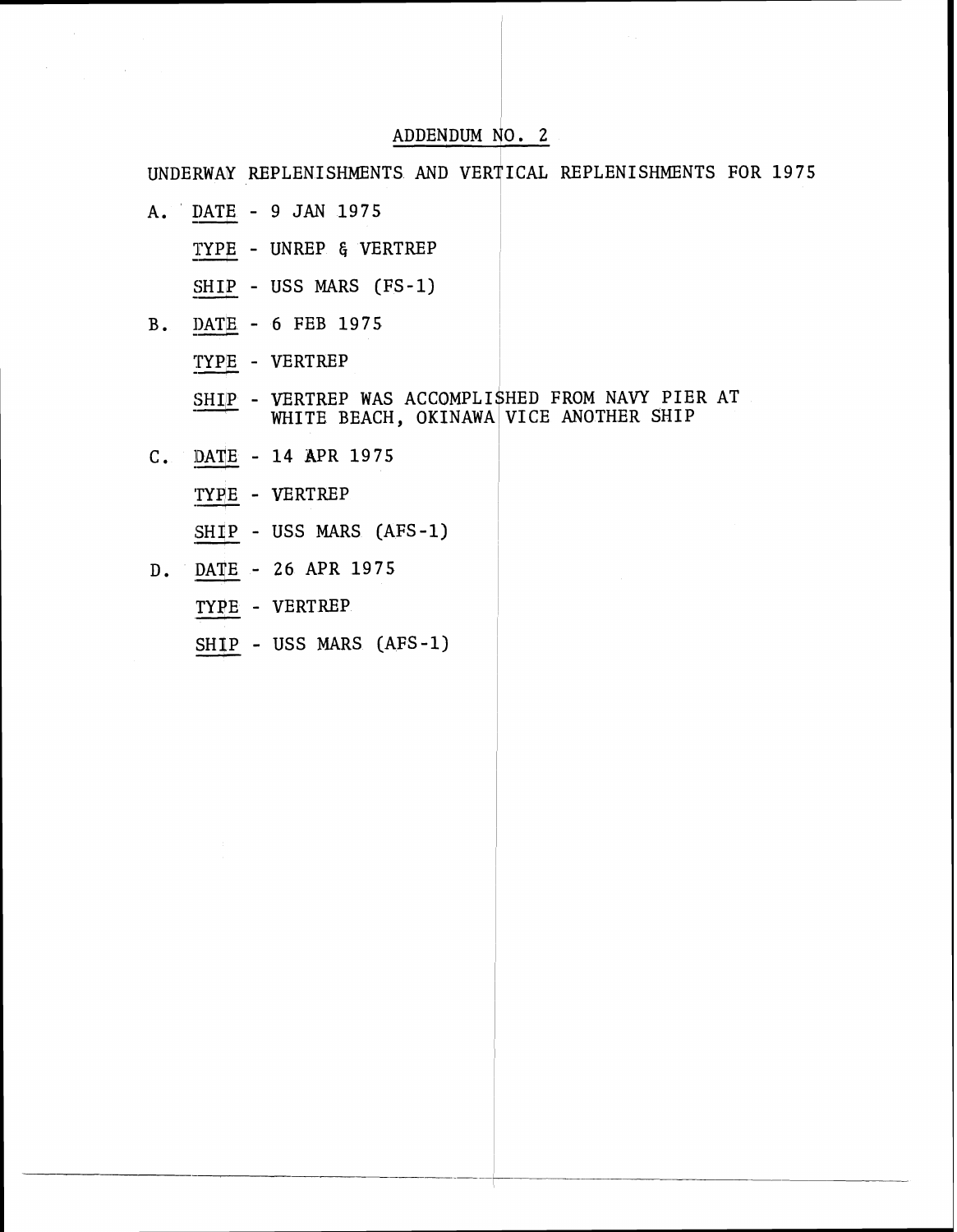## ADDENDUM NO. 4

## NOTABLE FIRSTS DURING CALENDAR YEAR 1975

A. DATE - 1 JULY 1975

 $\sim$   $\sim$ 

 $\mathcal{L}_{\text{max}}$  , and  $\mathcal{L}_{\text{max}}$ 

EVENT - NAVIGATOR, BAPTIZED ON BOARD , SHIP'S

B. IIATP - 25 **8** 26 SEP 1975

EVENT - BLUE RIDGE UNDERGOES SHOCK TEST AT SAN CLEMENTE ISLAND

DATE - 1 NOV 1975  $C_{\bullet}$ 

> EVENT - COMMENCED FIRST REGULAR OVERHAUL AT LONG BEACH NAVAL SHIPYARD